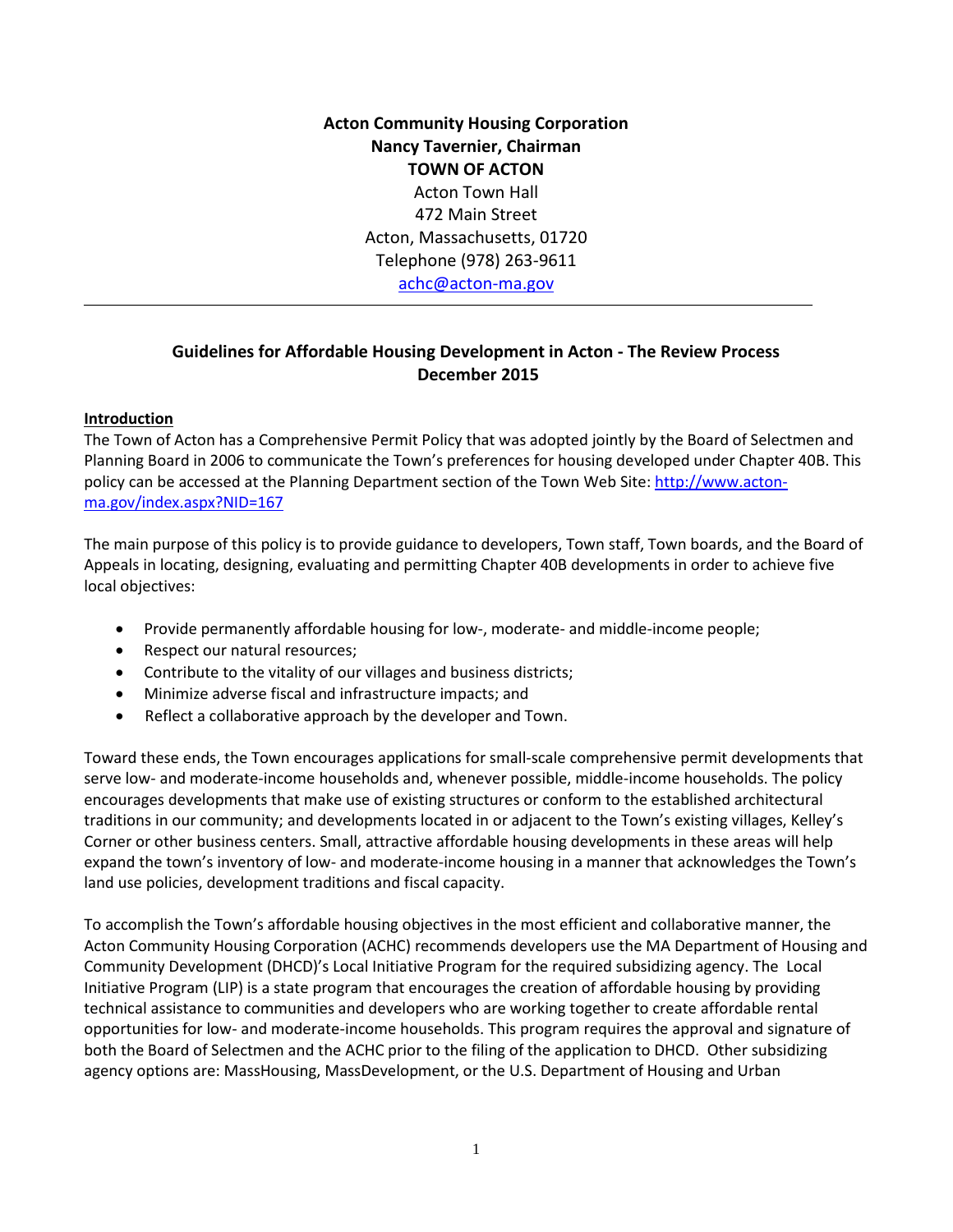Development. It is ACHC's hope that developers using these alternative subsidizing agencies will still follow the collaborative process laid out for LIP projects to expedite the review of the proposal.

## **Process**

The Town of Acton looks forward to working with developers very early in the planning process. This process is required for all DHCD LIP proposals and is optional but strongly recommended for alternative subsidizing agencies such as MassHousing. The Acton Community Housing Corporation (ACHC) has been designated by the Board of Selectmen to act as the "first stop" for interested developers of affordable housing. The ACHC will conduct an initial review of the proposed development concept and work closely with Town boards and committees to identify health, safety, infrastructure, and other issues.

The purpose of these guidelines is to spell out the review criteria and process for affordable housing development so that these issues may be worked out prior to the start of the Board of Appeals hearings. Both the ACHC and the Board of Selectmen will then be able to make an informed recommendation relating to the application to the state subsidizing agency.

# *The ACHC will primarily concentrate its review upon issues of affordability, rather than assume responsibility for analyzing such issues as infrastructure, site planning, historic preservation, and environmental considerations, which are best addressed by existing boards and committees charged with those responsibilities.*

Support of an application does not constitute Town approval of the plan. The Board of Appeals is the decisionmaking body for Comprehensive Permits (Chapter 774 of the Acts of 1969 codified in Massachusetts General Laws as Chapter 40B). The steps may vary somewhat on a project-by-project basis, depending on the specific issues of the proposed plans.

The ACHC and the Town of Acton are particularly sensitive to appropriate designs for 40B developments to make them as consistent as possible with the surrounding areas. The state agencies have collaborated to create a 40B Handbook for Design Review for consistency with the requirements of thec.40B regulations in terms of use, site planning and building design. It can be found here: [http://www.mass.gov/hed/community/40b-plan/handbook](http://www.mass.gov/hed/community/40b-plan/handbook-approach-to-ch-40b-design-reviews.html)[approach-to-ch-40b-design-reviews.html](http://www.mass.gov/hed/community/40b-plan/handbook-approach-to-ch-40b-design-reviews.html) 

This handbook is a reflection of these agencies and their commitment to ensuring that 40B affordable housing developments adhere to high standards of site and building design that enhance the quality of life for residents and the communities in which they reside.

## **Step 1. Initial Contact**

Developer receives a copy of the Guidelines for Affordable Housing from the ACHC or the Planning Department at Town Hall. The Developer contacts the ACHC to schedule an introductory meeting.

## **Step 2. First Meeting with the ACHC**

The purpose of this meeting is to introduce the project. The developer should be prepared to present an overview of the project concept. The ACHC will decide whether or not to support the conceptual design at this meeting if it has enough information. Two weeks prior to the scheduled meeting, the developer should submit one electronic copy of all materials t[o achc@acton-ma.gov.](mailto:achc@acton-ma.gov)

Submittal requirements that are most helpful for ACHC review: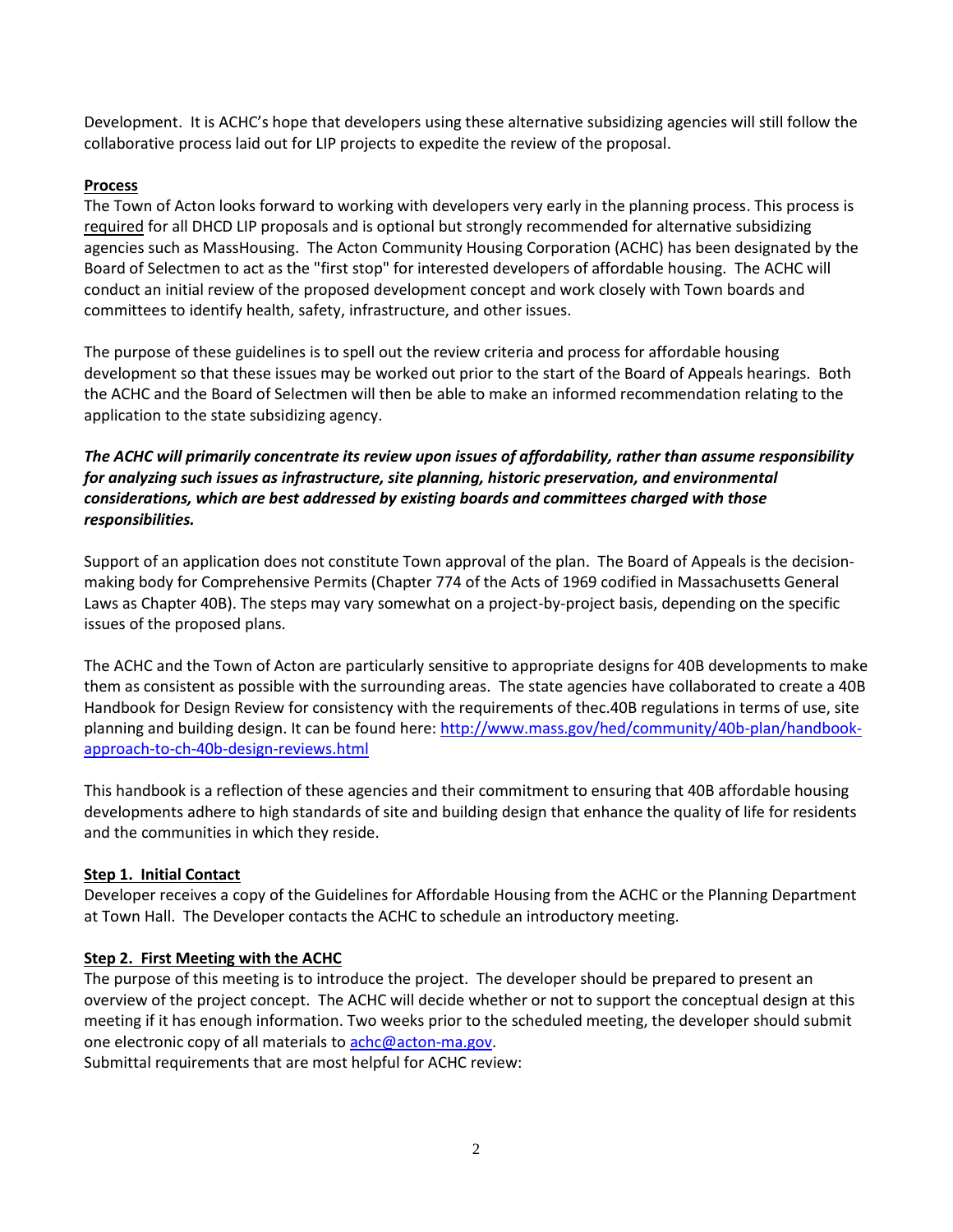- a. Location of project, name of applicant, and owner of record.
- b. Existing conditions plan showing topography and environmental features.

c. Conceptual site plan showing building footprints, parking roads, drives, buffers and major environmental features.

- d. Density and scale of development.
- e. Floor Area Ratio as described in Comprehensive Permit Policy.
- f. Housing types.
- g. Proposed subsidy program.
- h. Number and percentage of affordable units.
- i. Zoning and Subdivision Rules and Regulations conformity analysis.
- j. Site control, purchase agreement

## **Step 3. Introductory Meeting with Department Heads and Water District**

a) If the ACHC approves the conceptual plan, the Chair will contact the Planning Department to schedule a brief introduction of the project by the developer at a department head meeting to be held within one month of submittal of the conceptual plan. The developer will distribute the initial submission materials to the Planning Department to be distributed to the various departments. The purpose is to "flag" technical issues and concerns generated by the proposed project. Participating departments include planning, conservation, selectmen, health, building, engineering, water district, fire, police and tree warden. Written comments should be sent to the Planning Department and ACHC.

## **Step 4. Development of Preliminary Plans**

Following comments by the ACHC and departments, the developer should prepare preliminary plans that incorporate these comments. These plans must be sufficiently detailed to permit meaningful review by the applicable board/department. A copy of the DHCD LIP or MassHousing application should be included with the preliminary plans. This is required for LIP proposals.

Preliminary plans and the LIP application must include:

a. General information, including name, locus map at a scale of 1" = 1200', number of units, owner, proposed lender, commitment or letter of interest from the lender, attorney, contact person, resumes of development team, and name of development.

b. Project description, including unit mix with respect to ownership/rental, bedrooms, subsidized/market sales, subsidized/market rental, proposed density, total site area, total buildable site area, total building coverage of site, site coverage for walks, parking and roads, open space on site at completion and amenities.

c. Architectural elevations and unit floor plans.

d. Site plan delineating boundaries, lot lines, wetlands, watercourses, floodplains, groundwater protection zones, and proposed/existing topography, building footprints, parking, roads and drives.

- e. Sewer/septic location and preliminary design.
- f. Proposed drainage location and design.
- g. Identification of housing subsidy program to be utilized.

## **Step 5. Public Participation**

ACHC supports soliciting community input relevant to the proposed project. We strongly recommend that developers reach out to abutters early in the process at the time of the first meeting with the ACHC. A public information meeting will be held by the ACHC after the preliminary plans are available, which could be up to two months after the initial meeting with ACHC. This is required for LIP proposals and strongly recommended for MassHousing projects. Abutters within 300 feet of the project location should be invited using an official abutter